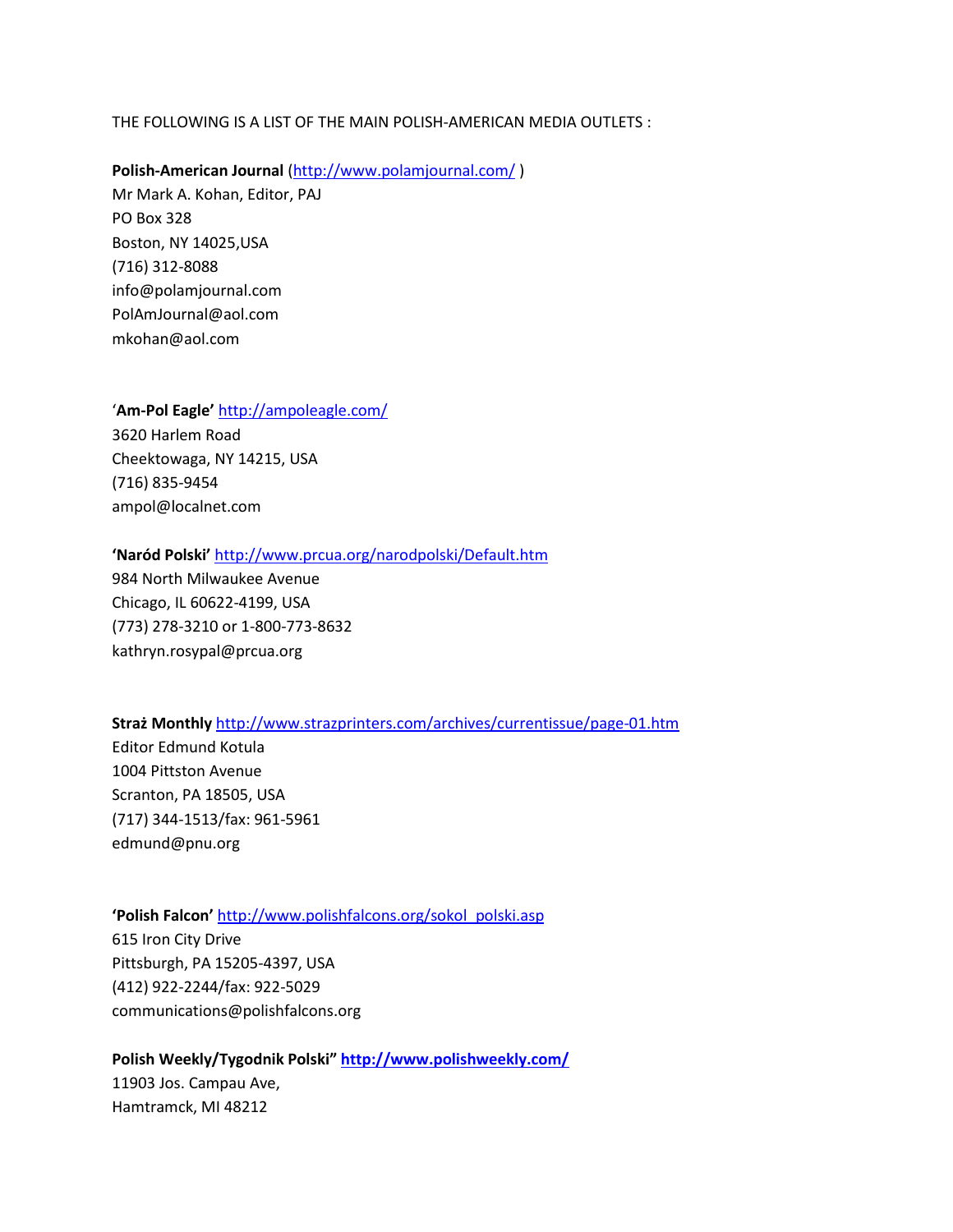Editor-in-Chief**: Dr Alicja Karlic** (313) 365-1990/fax: 365-0850 polishweekly@comcast.net

Mr Marty Cepielik 'News of Polonia' 2245 E. Colorado Blvd #104/177 Pasadena, CA 91107 (818) 577-9797/fax: 449-3331 polishnews@earthlink.net

**'Dziennik Związkowy'** (daily In Polish[\) http://www.dziennikzwiazkowy.com/](http://www.dziennikzwiazkowy.com/) 5711 North Milwaukee Avenue Chicago, IL 60646-6215 (773)763-3343/fax: 763-3450 editorial@polishdailynews.com

Sebastian Szczepański **Czas Polski/Polish Times** [\(http://mypolishtimes.com/](http://mypolishtimes.com/) ) 3940 Morrissey Warren, MI 48091 (313) 721-3369 polishtimes@comcast.net

**Biały Orzeł – White Eagle** <http://www.whiteeaglenews.com/?page=west> 129 Kingston St, 4th Floor Boston, MA 02111 (617) 350-3001, toll-free: (800) 668-0667 mobile: (617) 394-3178 editor@whiteeaglenews,com

'**Post Eagle'** [\(http://www.posteaglenewspaper.com/](http://www.posteaglenewspaper.com/) )

(New Jersey's English-language Polonian weekly) 800 Van Houten Avenue Clifton, NJ 07039 phone: (973) 473-5414/fax: 473-3211 e-mail: posteagle@aol.com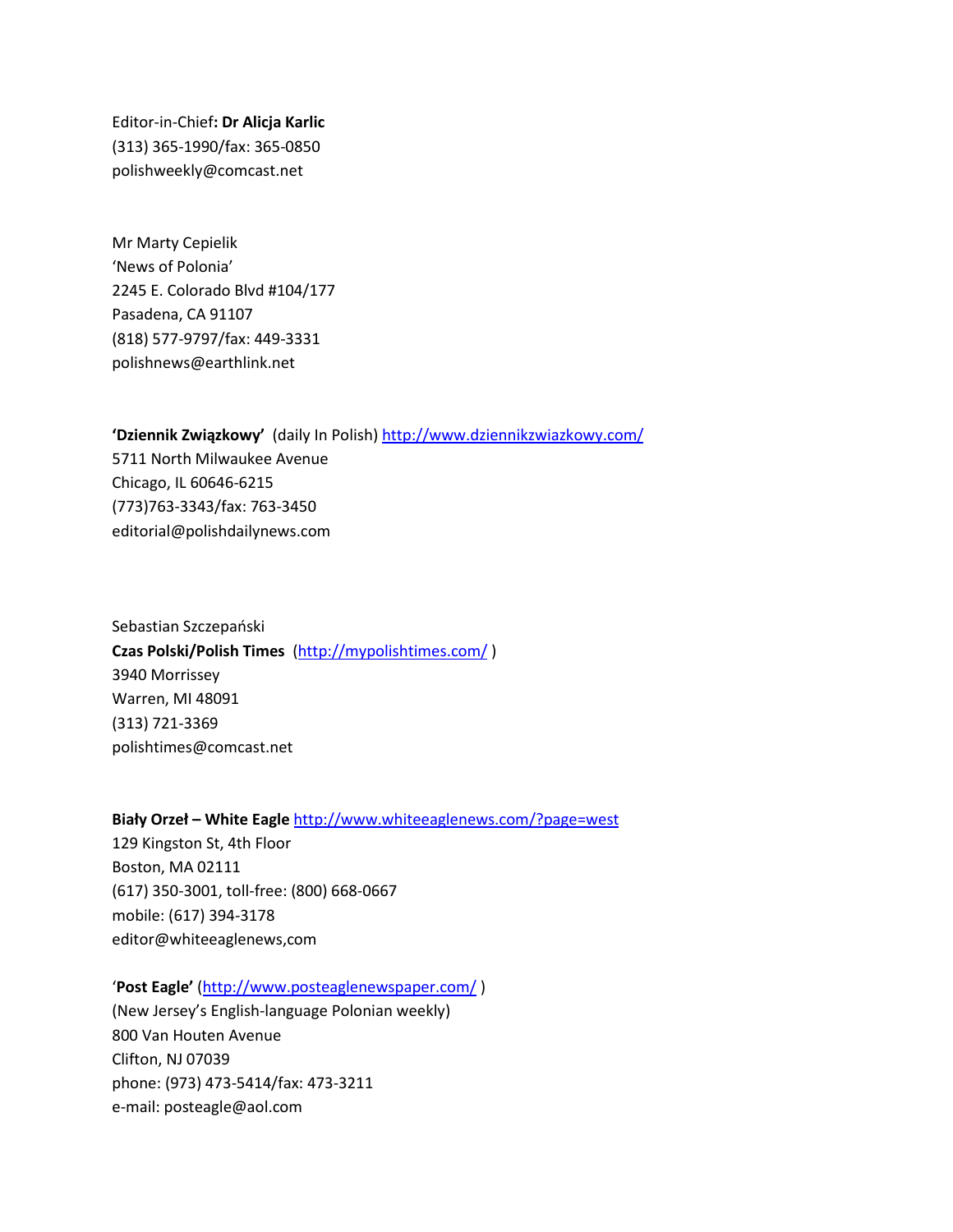### **'Sarmatian Review'** [http://www.ruf.rice.edu/~sarmatia/](http://www.ruf.rice.edu/%7Esarmatia/)

(Scholarly journal focusing on Polish history, culture and society) PO Box 79119 Houston, TX 77279-9119 e-mail:sarmatia@rice.edu website: ruf.rice.edu/sarmatia

#### '**Nowy Dziennik'** (in Polish)<http://www.dziennik.com/>

(Independent Polish-language daily) 333 West 38th Street New York, NY 10018 (212) 594-2266

# **'Gwiazda Polarna' (weekly In Polish)** <http://gwiazdapolarna.com/>

(Polish-language fortnightly) 2619 Post Road Stevens Point, WI 54481-6128 (715) 345-0744/fax: 345-1913 gwiazda@coredcs.com

# **'Głos Polek' (Quarterly)** <http://www.pwaa.org/GlosPolek.htm>

(Organ of the Polish Women's Alliance) 205 South Northwest Highway Park Ridge, IL 60068-5876 (847) 384-1200/fax: 3841222 e-mail: [editor@PWAA.org](mailto:editor@PWAA.org)

# **Polish News** <http://polishnews.com/>

Editor/Publisher Krystyna Teller Polish News (now only online version) 6134 W. Belmont Avenue Chicago, IL 60634 (773) 685-8687 Krystyna@polishnews.com

<http://www.progressforpoland.com/art/kultura>